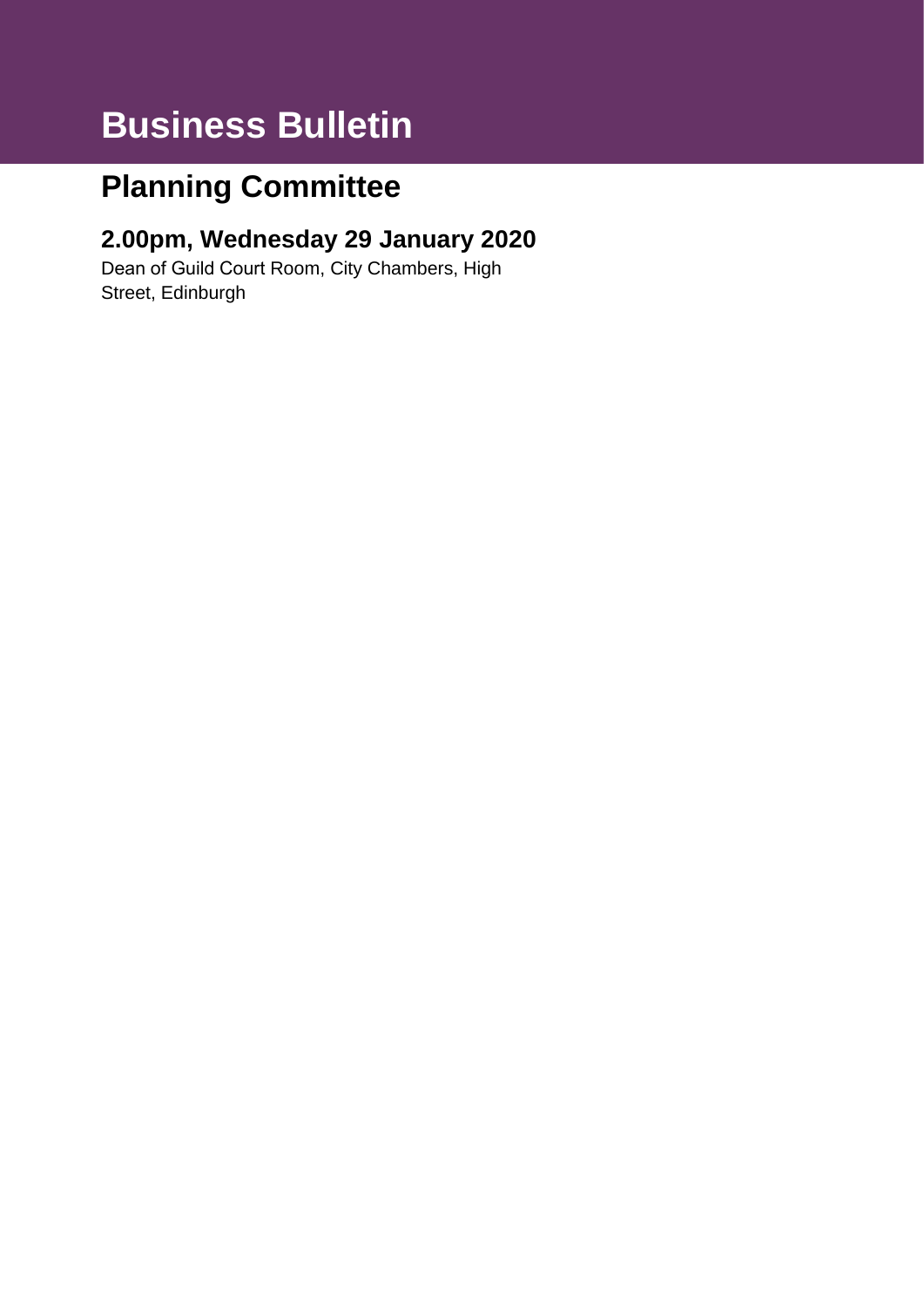#### **Planning Committee**

| <b>Convener:</b>                                                                    | Members:                                                                                                                                                                                                                                                                                                       | <b>Contacts:</b>                                                                                                                                                                                                                                                                                                                            |
|-------------------------------------------------------------------------------------|----------------------------------------------------------------------------------------------------------------------------------------------------------------------------------------------------------------------------------------------------------------------------------------------------------------|---------------------------------------------------------------------------------------------------------------------------------------------------------------------------------------------------------------------------------------------------------------------------------------------------------------------------------------------|
| <b>Councillor Neil Gardiner</b><br>Vice-Convener<br><b>Councillor Maureen Child</b> | <b>Councillor Chas Booth</b><br><b>Councillor George</b><br>Gordon<br><b>Councillor Joan Griffiths</b><br><b>Councillor Cameron</b><br>Rose<br><b>Councillor Max Mitchell</b><br>Councillor Joanna<br>Mowat<br><b>Councillor Rob Munn</b><br><b>Councillor Hal Osler</b><br><b>Councillor Mary</b><br>Campbell | Veronica MacMillan<br><b>Committee Services</b><br>0131 529 4283<br>veronica.macmillan@edinburgh.go<br><u>v.uk</u><br>David Givan<br>Service Manager<br><b>Building Standards</b><br>0131 529 367<br>david.givan@edinburgh.gov.uk<br><b>David Leslie</b><br><b>Chief Planning Officer</b><br>0131 529 3948<br>david.leslie@edinburgh.gov.uk |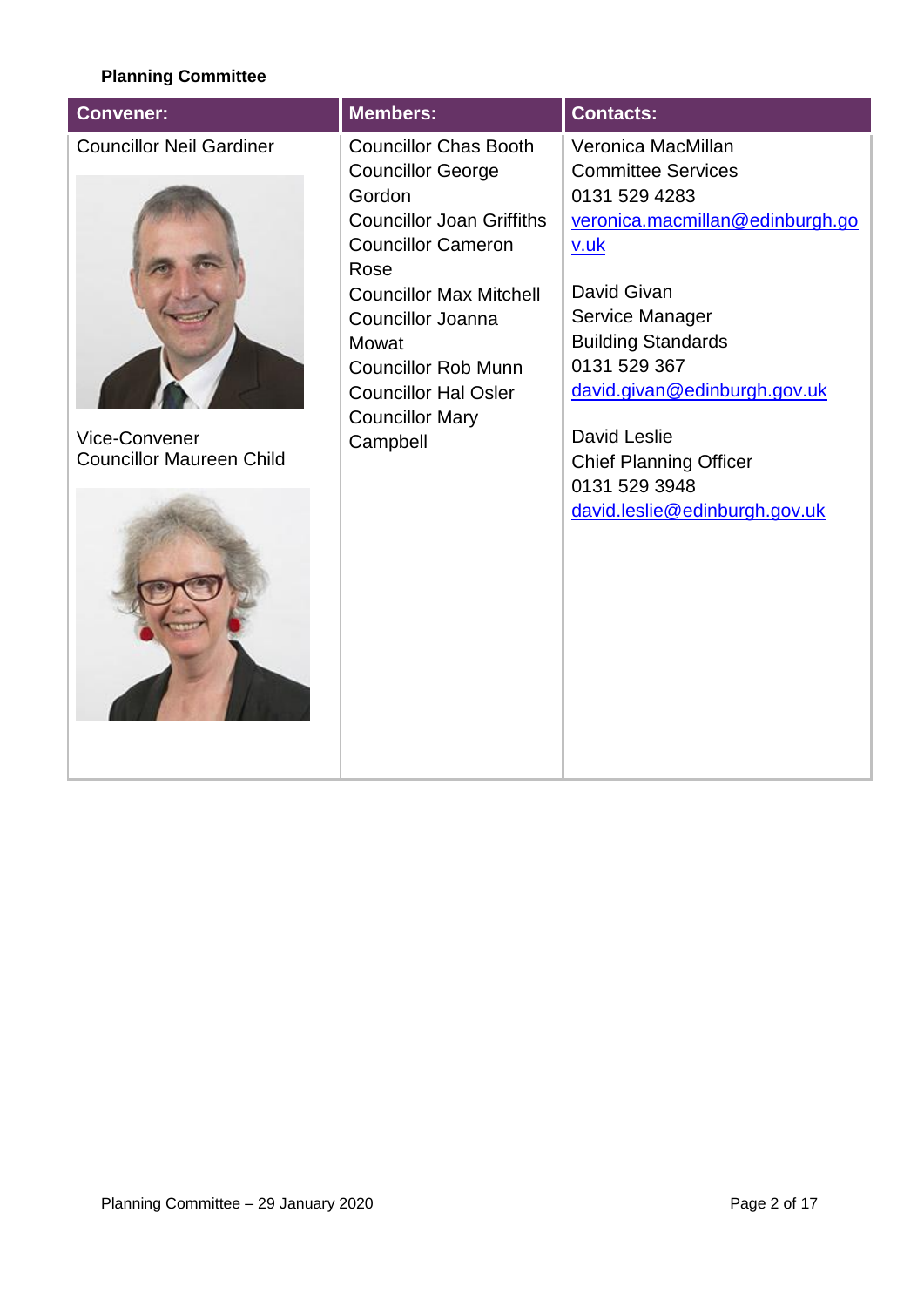#### **Planning Reform Update**

Following the Post-Bill work programme from Scottish Government Planning which was discussed at the Committee meeting in October 2019, there has been initial consultation on several themes with individual planning authorities and through COSLA and Heads of Planning Scotland.

The Scottish Government's priorities are the National Planning Framework (NPF), the review of permitted development rights and the review of planning performance and fees. Four working groups have been set up by the Scottish Government, each consisting of around 25 stakeholder groups' representatives, to assist with the development of national policy and guidance on the themes of development planning, development management, community engagement, and leadership, resources and skills.

Discussions are ongoing on the stages of engagement in the preparation of NPF4 for planning authorities and regional groupings. Preparation of associated transitional guidance for development plans is in progress.

The Scottish Government opened a Call for Ideas, seeking planning authorities' priorities for NPF4. Any comments within the scope of the NPF are invited by 31 March 2020. A proposed response to that Call for Ideas will be reported to Planning Committee's meeting in February.

The review of permitted development rights (PDR) is being considered alongside other development management changes by a Scottish Government working group. A consultation paper has been issued which sets out the Government's proposed programme for reviewing and extending PDR in a phased approach (see Appendix 1). For each development type there will be public consultation on the proposed changes. These proposals will be tracked and the implications assessed for managing development in Edinburgh. Where a response to Government is required, a report will be prepared for Planning Committee to consider.

A range of stakeholders have attended early engagement workshops on planning performance and fees issues and a

#### **Recent News Background**

#### **Contact:**

David Leslie 0131 529 3948 [david.leslie@edinburgh.gov.uk](mailto:david.leslie@edinburgh.gov.uk)

[https://www.transformingplanning](https://www.transformingplanning.scot/media/1149/programme-for-engagement-final-for-web-jan-2020.pdf) [.scot/media/1149/programme-for](https://www.transformingplanning.scot/media/1149/programme-for-engagement-final-for-web-jan-2020.pdf)[engagement-final-for-web-jan-](https://www.transformingplanning.scot/media/1149/programme-for-engagement-final-for-web-jan-2020.pdf)[2020.pdf](https://www.transformingplanning.scot/media/1149/programme-for-engagement-final-for-web-jan-2020.pdf)

[https://consult.gov.scot/local](https://consult.gov.scot/local-government-and-communities/reviewing-and-extending-pdr/)[government-and](https://consult.gov.scot/local-government-and-communities/reviewing-and-extending-pdr/)[communities/reviewing-and](https://consult.gov.scot/local-government-and-communities/reviewing-and-extending-pdr/)[extending-pdr/](https://consult.gov.scot/local-government-and-communities/reviewing-and-extending-pdr/)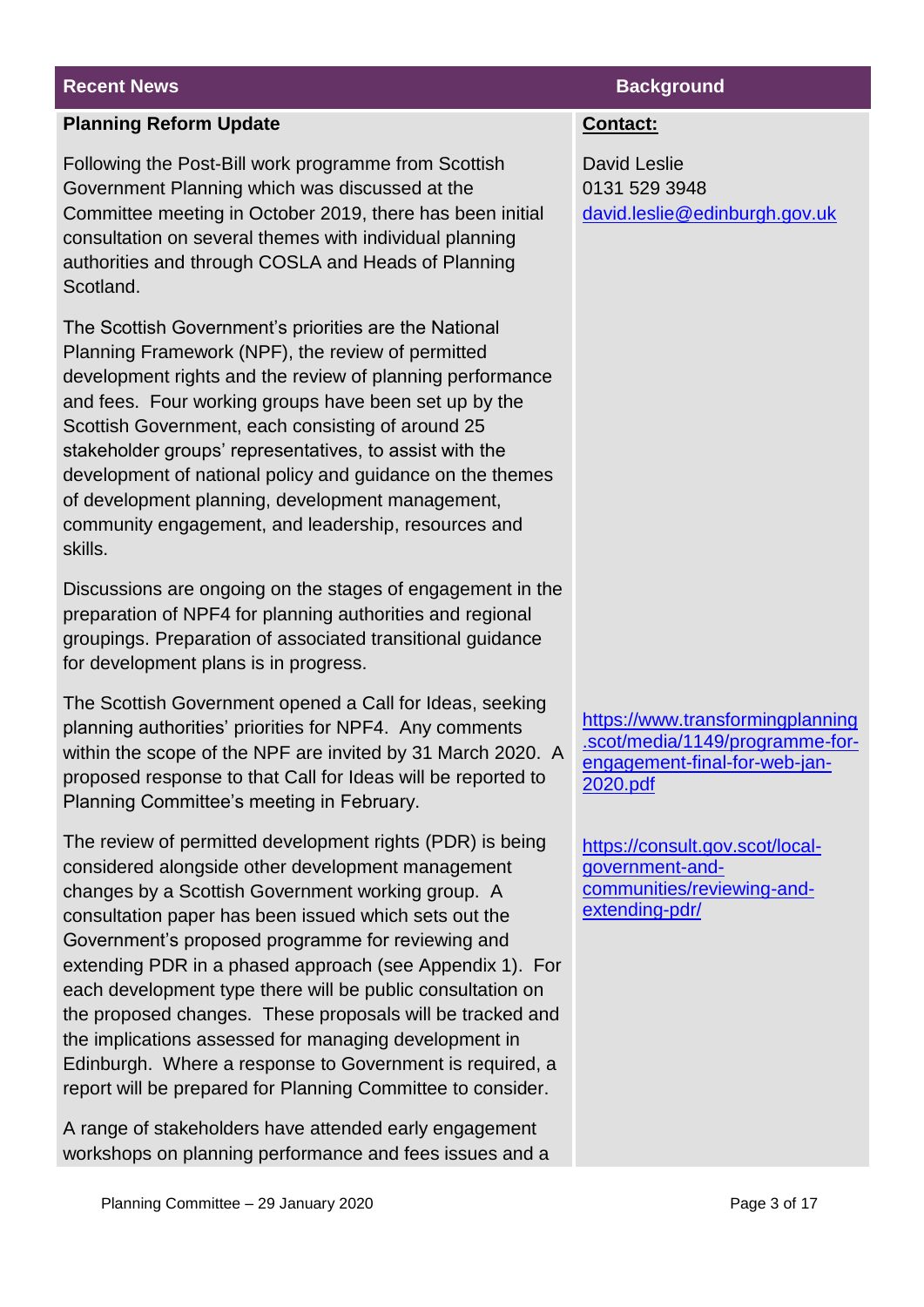|              | consultation paper was published in December 2019. The<br>Scottish Government proposals have implications for Council<br>budget preparation. A proposed response to that<br>consultation will be reported to Planning Committee's<br>meeting in February.                                                                                                                                                                               |                                                  |
|--------------|-----------------------------------------------------------------------------------------------------------------------------------------------------------------------------------------------------------------------------------------------------------------------------------------------------------------------------------------------------------------------------------------------------------------------------------------|--------------------------------------------------|
|              | <b>Supplementary Guidance on Developer Contributions</b><br>and Infrastructure Delivery                                                                                                                                                                                                                                                                                                                                                 | Contact:<br><b>lain McFarlane</b>                |
|              | On 17 January 2020, Scottish Ministers have directed the<br>Council not to adopt and issue the Supplementary Guidance<br>on 'Developer Contributions and Infrastructure<br>Delivery'. The guidance was submitted to Government in<br>September 2018.                                                                                                                                                                                    | lain.mcfarlane@edinburgh.gov.uk<br>0131 529 2419 |
|              | The reasons for this are:                                                                                                                                                                                                                                                                                                                                                                                                               |                                                  |
| $\mathbf{1}$ | the inclusion of details of healthcare actions,<br>contributions and contribution zones within the<br>Supplementary Guidance does not meet the<br>requirements of regulation 27(2) of The Town and<br>Country Planning (Development Planning) (Scotland)<br>Regulations 2008. These matters are not expressly<br>identified in a statement contained in the plan as<br>matters which are to be dealt with in Supplementary<br>Guidance; |                                                  |
| 2            | it has not (on the evidence presented) been<br>demonstrated that the contributions sought through the<br>Supplementary Guidance, in particular levels of<br>education and road transport contributions:<br>fairly and reasonably relate in scale and kind to the<br>proposed development;<br>reflect the actual impacts of, and be proportionate<br>to, the proposed development; and                                                   |                                                  |
| 3            | as presented, the Supplementary Guidance does not<br>provide sufficient certainty that contributions sought on<br>the basis of it will be always be used for the purpose for<br>which they were gathered.                                                                                                                                                                                                                               |                                                  |
|              | The steps the Council is taking to address this direction will<br>be reported to Planning Committee's meeting in<br>February and the potential for preparing fresh supplementary<br>guidance is being considered.                                                                                                                                                                                                                       |                                                  |

It is likely that non-statutory guidance will be prepared to set out the Council's requirements for healthcare contributions.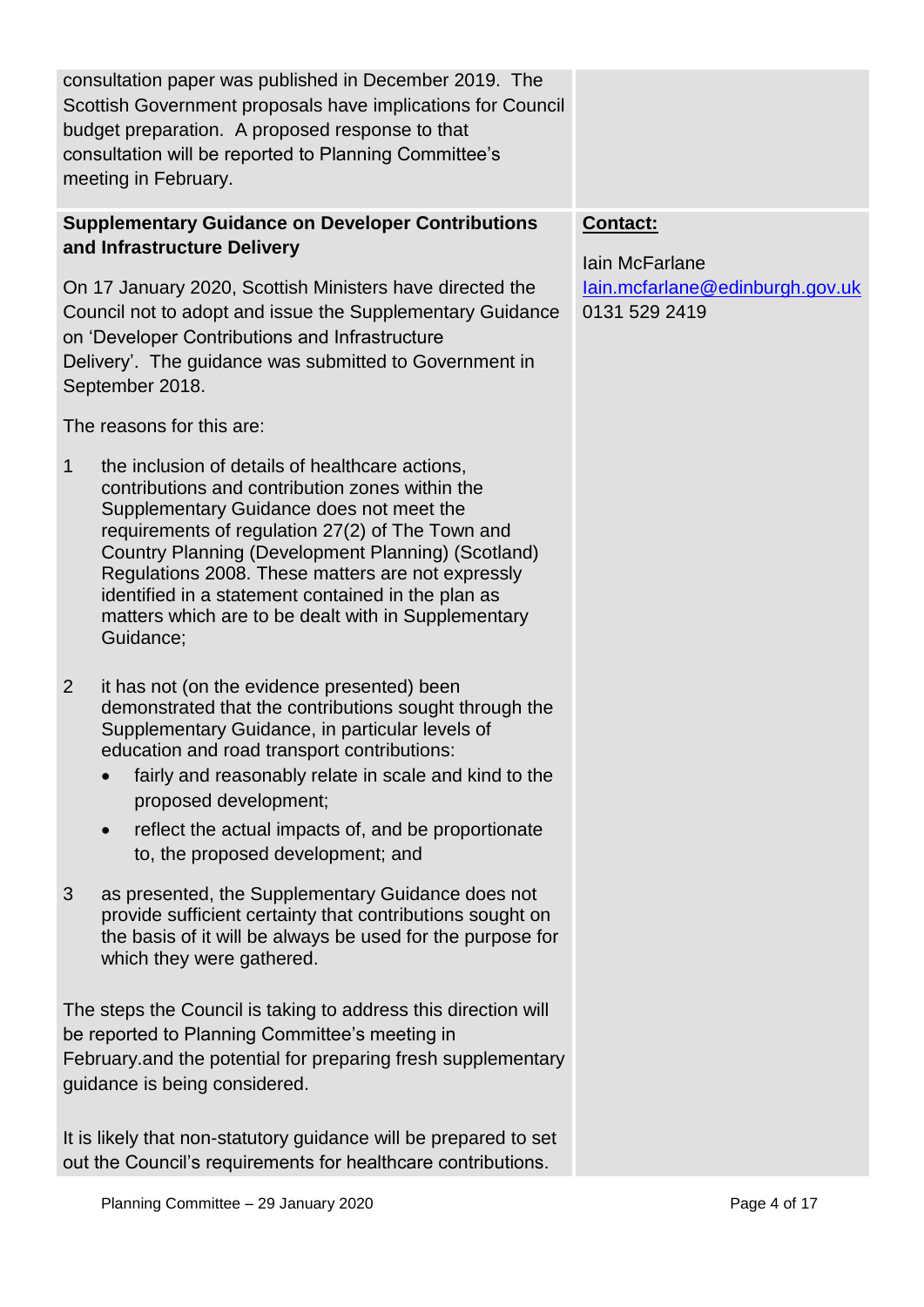| While such guidance would not have the status of the<br>development plan that supplementary guidance does, such<br>guidance would be an important other material consideration<br>when assessing planning applications and would allow the<br>Council to secure healthcare contributions.                                                                                         |                                                              |
|-----------------------------------------------------------------------------------------------------------------------------------------------------------------------------------------------------------------------------------------------------------------------------------------------------------------------------------------------------------------------------------|--------------------------------------------------------------|
| The Edinburgh City Plan policy Del 1 and the Action<br>programme provide a firm basis to continue to secure<br>developer contributions. In relation to education and<br>transport contributions, reports on planning applications to<br>the Development Management Sub-Committee will set out<br>the requirements with the evidence for contributions on a<br>case by case basis. |                                                              |
| In relation to providing certainty that developer contributions<br>will always be used for the purpose they were granted, the<br>legal agreements for individual planning permissions will<br>ensure this is the case.                                                                                                                                                            |                                                              |
| Planning Appeals during Quarter 2 of 2019/20                                                                                                                                                                                                                                                                                                                                      | Contact:                                                     |
| In Quarter 2, there were 30 appeal decisions issued by the<br>Department of Planning and Environmental Appeals (DPEA)                                                                                                                                                                                                                                                             | David Givan<br>David.givan@edinburgh.gov.uk                  |
| on applications refused by the City of Edinburgh Council. Of<br>these 21 were dismissed and 9 were allowed. There was<br>one application which Committee refused contrary to officer<br>recommendation. This appeal was allowed. Further details<br>are provided in Appendix 2 to this Bulletin.                                                                                  | 0131 529 3679                                                |
| <b>Street Naming</b>                                                                                                                                                                                                                                                                                                                                                              | Contact:                                                     |
| At the meeting of the Planning Committee on 2 October<br>2019 officers were requested to investigate options in terms<br>of making the street name bank more publicly accessible<br>and would report back in the Business Bulletin.                                                                                                                                               | David Givan<br>David.givan@edinburgh.gov.uk<br>0131 529 3679 |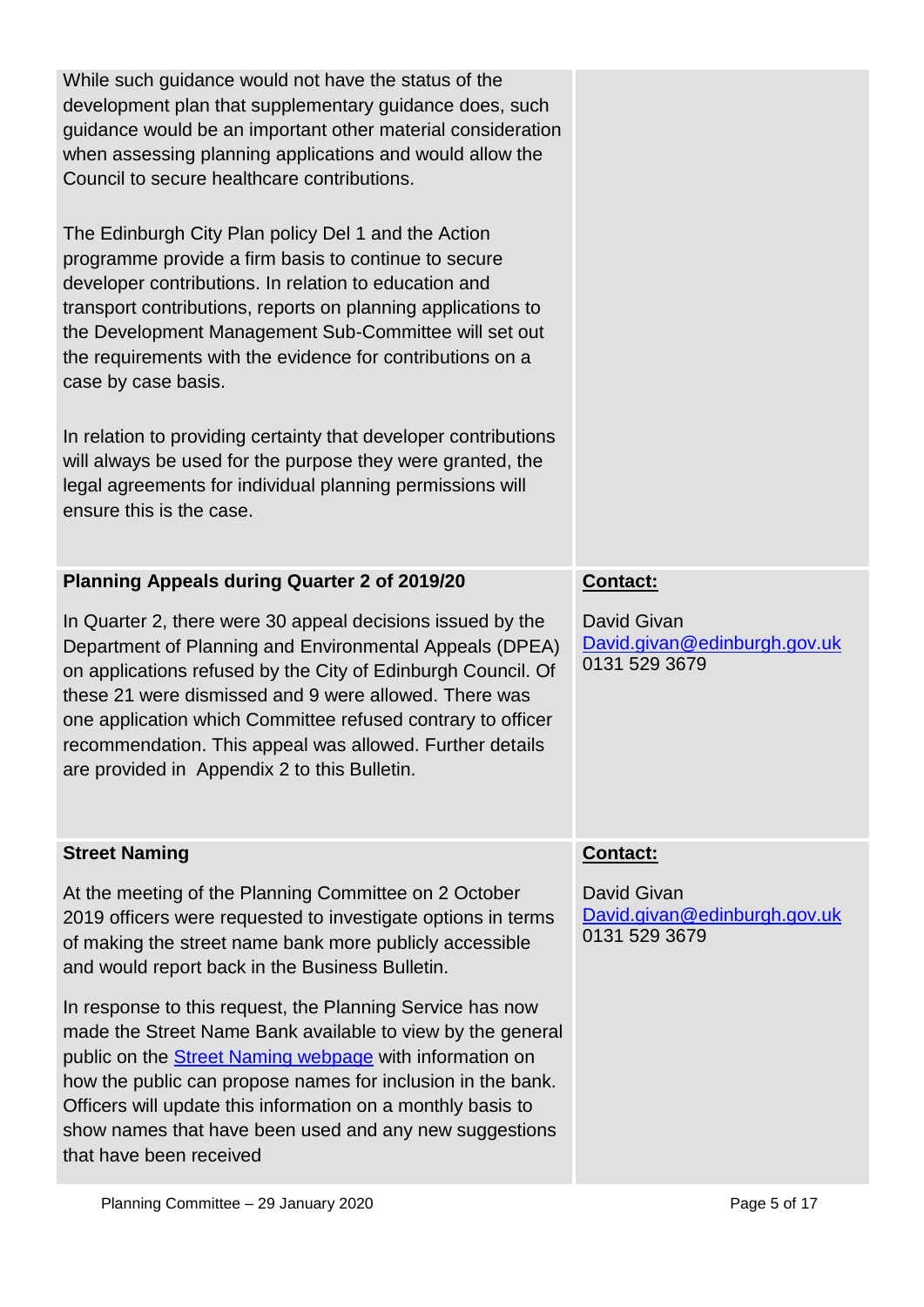#### **Building Standards Performance**

High performance levels have been sustained during Quarter 3 of 2019/20. 96% of applications received first reports within the target 20 working day timescale.

At the same time, there has been a slight improvement in the turn-around performance on the working day target for granting building warrants once satisfactory information has been received. 83% of these were granted within this timescale.

During this period, there remained a high number of building warrant applications being submitted, with 1,324 applications made compared with 1,293 for Quarter 2.

|                                                          |                | Quarter of: 2018/2019 |       | 2019/2020      |                |                |                |
|----------------------------------------------------------|----------------|-----------------------|-------|----------------|----------------|----------------|----------------|
|                                                          | Q <sub>1</sub> | Q2                    | Q3    | Q <sub>4</sub> | Q <sub>1</sub> | Q <sub>2</sub> | Q <sub>3</sub> |
| No of<br>applications<br>received                        | 1,209          | 1,054                 | 1,000 | 1,082          | 1,178          | 1,293          | 1,324          |
| No of first<br>reports and<br>warrants with<br>no report | 1,263          | 1,501                 | 1,123 | 1,038          | 1,188          | 1,163          | 1,134          |
| % on 20 day<br>target                                    | 68%            | 72%                   | 91%   | 98%            | 97%            | 94%            | 96%            |
| No of<br>warrants<br>granted                             | 1,098          | 1,202                 | 1,349 | 1,125          | 1,101          | 1,074          | 1,109          |
| % on 10 day<br>target                                    | 60%            | 62%                   | 60%   | 73%            | 79%            | 82%            | 83%            |

It is forecast that high performance levels will be sustained in quarter four 2019/20. Further improvement in the percentage meeting the 10-day target for granted warrants remains a key priority.

#### **Awards**

The Planning Service has been awarded the Royal Town Planning Institute Learning Partner Award 2019.

The award recognises the benefits of our programme over the last two years to join up training and development activity for our staff, elected members and community groups.

### **Contact:**

David Givan [David.givan@edinburgh.gov.uk](mailto:David.givan@edinburgh.gov.uk) 0131 529 3679

#### **Contact:**

David Leslie 0131 529 3948 [david.leslie@edinburgh.gov.uk](mailto:david.leslie@edinburgh.gov.uk)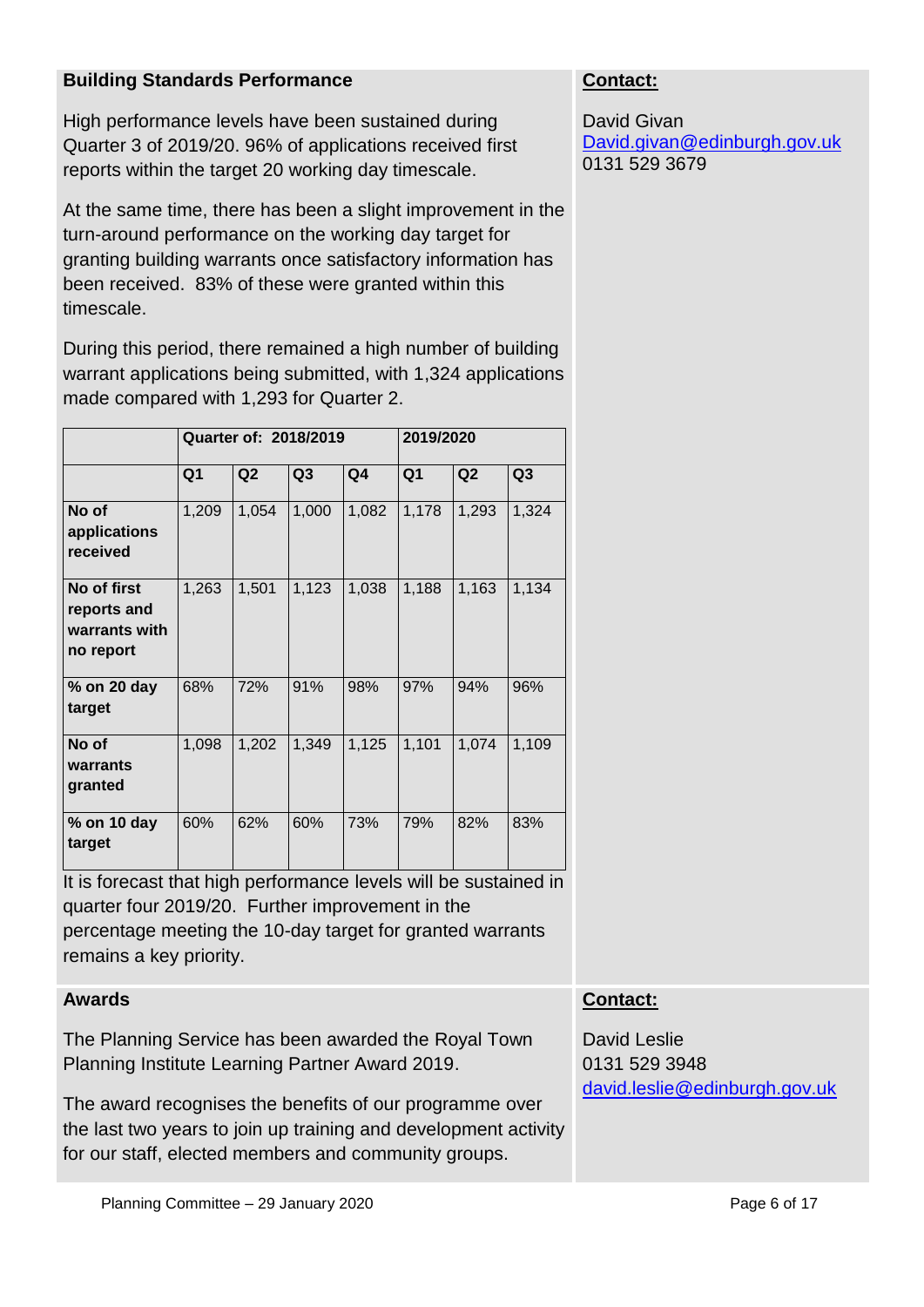The Planning Service holds Royal Town Planning Institute (RTPI) Learning Partner status because it underlines the importance of supporting continuous development to deliver improved performance and consistent service.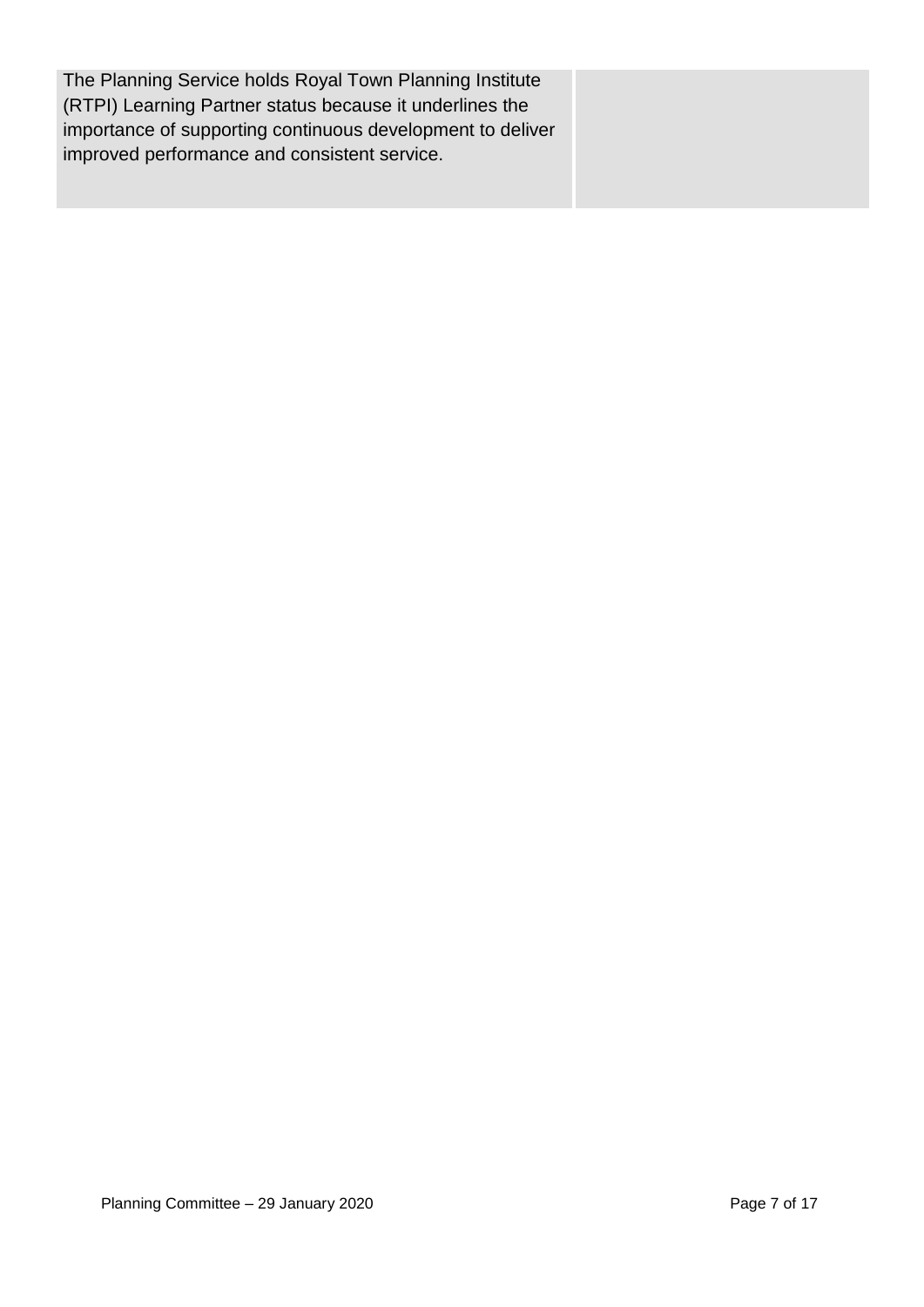#### **APPENDIX 1**

#### **Scottish Government's Proposed Programme for Reviewing and Extending Permitted Development Rights (PDR)**

| <b>Development Type/Grouping</b>                                                                                                                                                                                                | <b>Rationale</b>                                                                                                                                                                                                                                                                                       |  |  |  |  |
|---------------------------------------------------------------------------------------------------------------------------------------------------------------------------------------------------------------------------------|--------------------------------------------------------------------------------------------------------------------------------------------------------------------------------------------------------------------------------------------------------------------------------------------------------|--|--|--|--|
| Phase 1 – from Autumn 2019                                                                                                                                                                                                      |                                                                                                                                                                                                                                                                                                        |  |  |  |  |
| <b>Digital communications</b><br>infrastructure                                                                                                                                                                                 | Will help deliver network improvements which<br>underpin Scotland's digital economy as<br>outlined in our recently published 5G Strategy<br>- Forging our Digital Future with 5G: A<br><b>Strategy for Scotland</b>                                                                                    |  |  |  |  |
| <b>Agricultural developments -</b><br>including measures which could<br>further support the delivery of<br>affordable homes in rural areas (for<br>example, the conversion of<br>agricultural buildings to residential<br>uses) | Will help support Scotland's rural and farming<br>economy and potentially helps contribute to<br>rural repopulation priority to be addressed in<br>NPF4.                                                                                                                                               |  |  |  |  |
| Micro-renewables (including a range<br>of domestic and non-domestic<br>renewable energy developments,<br>such as solar panels, biomass, free-<br>standing wind turbines and air<br>source heat pumps)                           | Helps address the global climate emergency.<br>(N.B. This grouping comprises a number of<br>sub-categories and early consideration will be<br>given to which should be prioritised within this<br>strand of work. Consideration of all sub-<br>categories may extend significantly beyond<br>phase 1). |  |  |  |  |
| <b>Peatland restoration</b>                                                                                                                                                                                                     | Helps address the global climate emergency.                                                                                                                                                                                                                                                            |  |  |  |  |
| Hill tracks (private ways)                                                                                                                                                                                                      | Subject of significant public concern and<br>meets a commitment made during the<br>Planning (Scotland) Bill process.                                                                                                                                                                                   |  |  |  |  |
| Phase 2 – from Spring 2020                                                                                                                                                                                                      |                                                                                                                                                                                                                                                                                                        |  |  |  |  |
| <b>Electric vehicle charging</b><br>infrastructure                                                                                                                                                                              | Helps address the global climate emergency.                                                                                                                                                                                                                                                            |  |  |  |  |
| Developments relating to active<br>travel                                                                                                                                                                                       | Help address the global climate emergency<br>and positive human health impacts.                                                                                                                                                                                                                        |  |  |  |  |

#### **Table 1: Development types and groupings for staged changes to PDR**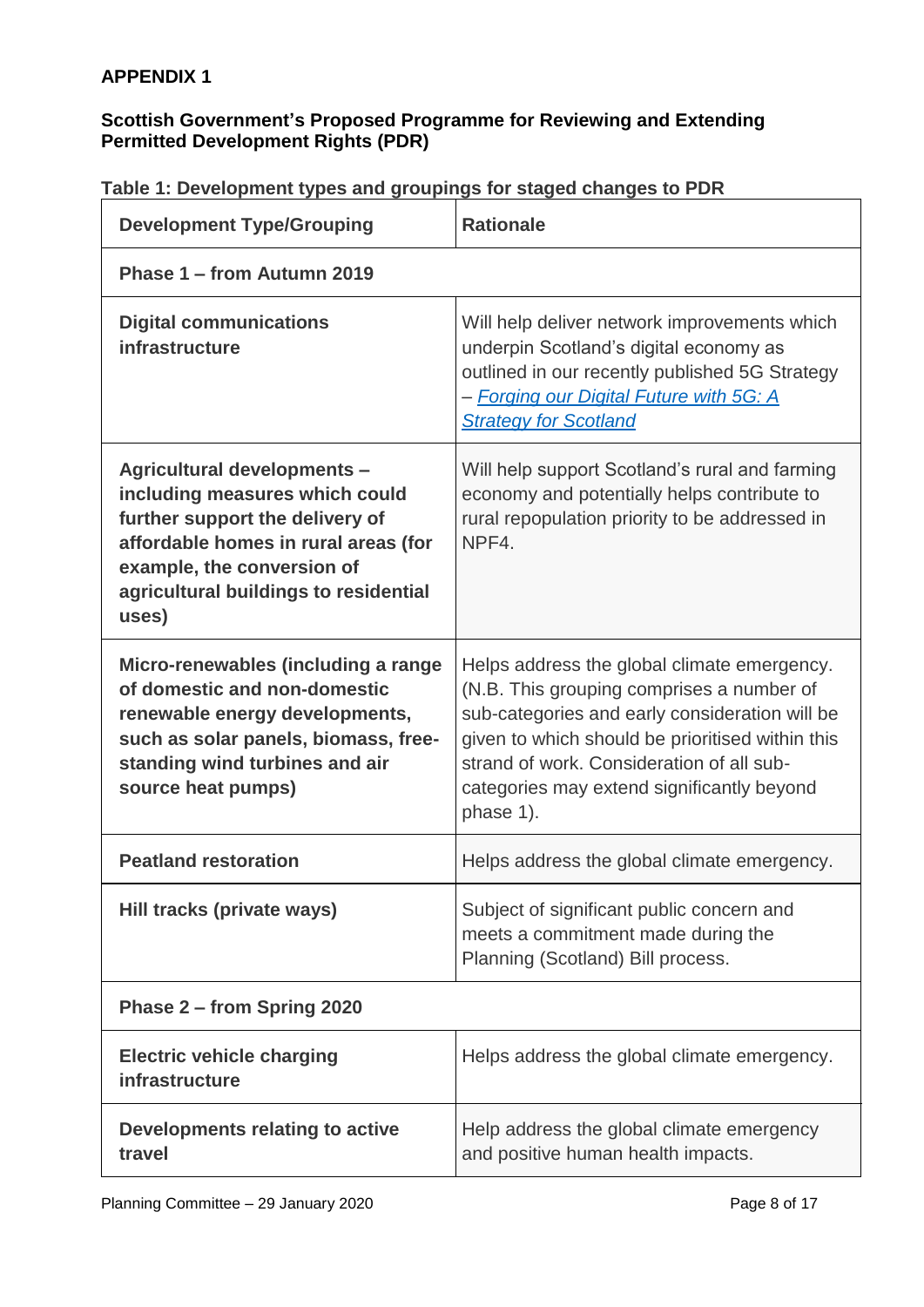| Phase 3 - from Autumn 2020                               |                                                                                                                                                                                                                                                                                                                                                                                           |  |  |  |  |  |
|----------------------------------------------------------|-------------------------------------------------------------------------------------------------------------------------------------------------------------------------------------------------------------------------------------------------------------------------------------------------------------------------------------------------------------------------------------------|--|--|--|--|--|
| Town centre changes of use                               | Mixed findings in the Sustainability Appraisal<br>report. Potential to support our work on town<br>centre regeneration but further work required<br>to develop the detailed specification for what<br>development types could be given PDR, and<br>to consider how Masterplan Consent Areas<br>could be used as an alternative means for<br>providing consent in particular town centres. |  |  |  |  |  |
| <b>Householder developments</b>                          | Mixed findings in the Sustainability Appraisal<br>report but has scope for significant positive<br>effects in relation to efficient operation of<br>planning system.                                                                                                                                                                                                                      |  |  |  |  |  |
| Phase 4 – from Spring 2021                               |                                                                                                                                                                                                                                                                                                                                                                                           |  |  |  |  |  |
| <b>District heating and supporting</b><br>infrastructure | Helps address the global climate emergency<br>but specification and detail dependent on<br>outcome of wider legislation on such systems.                                                                                                                                                                                                                                                  |  |  |  |  |  |
| Energy storage (non-domestic &<br>domestic)              | Detailed specification is dependent on<br>emerging technologies.                                                                                                                                                                                                                                                                                                                          |  |  |  |  |  |
| <b>Defibrillator cabinets</b>                            | Positive human health effects but many<br>already considered de minimis by some local<br>authorities.                                                                                                                                                                                                                                                                                     |  |  |  |  |  |
| Phase 5 - from Autumn 2021                               |                                                                                                                                                                                                                                                                                                                                                                                           |  |  |  |  |  |
| <b>Habitat pond creation</b>                             | Potential positive biodiversity effects but<br>detailed specification linked to future<br>agricultural support programme.                                                                                                                                                                                                                                                                 |  |  |  |  |  |
| <b>Allotments and community growing</b><br>schemes       | Potential significant long term positive effects<br>in terms of social, population and human<br>health.                                                                                                                                                                                                                                                                                   |  |  |  |  |  |
| Phase 6 – no specific timescale proposed                 |                                                                                                                                                                                                                                                                                                                                                                                           |  |  |  |  |  |
| <b>Snow Sports</b>                                       | Low priority as no significant positive or<br>negative effects identified.                                                                                                                                                                                                                                                                                                                |  |  |  |  |  |

 $\Gamma$ 

٦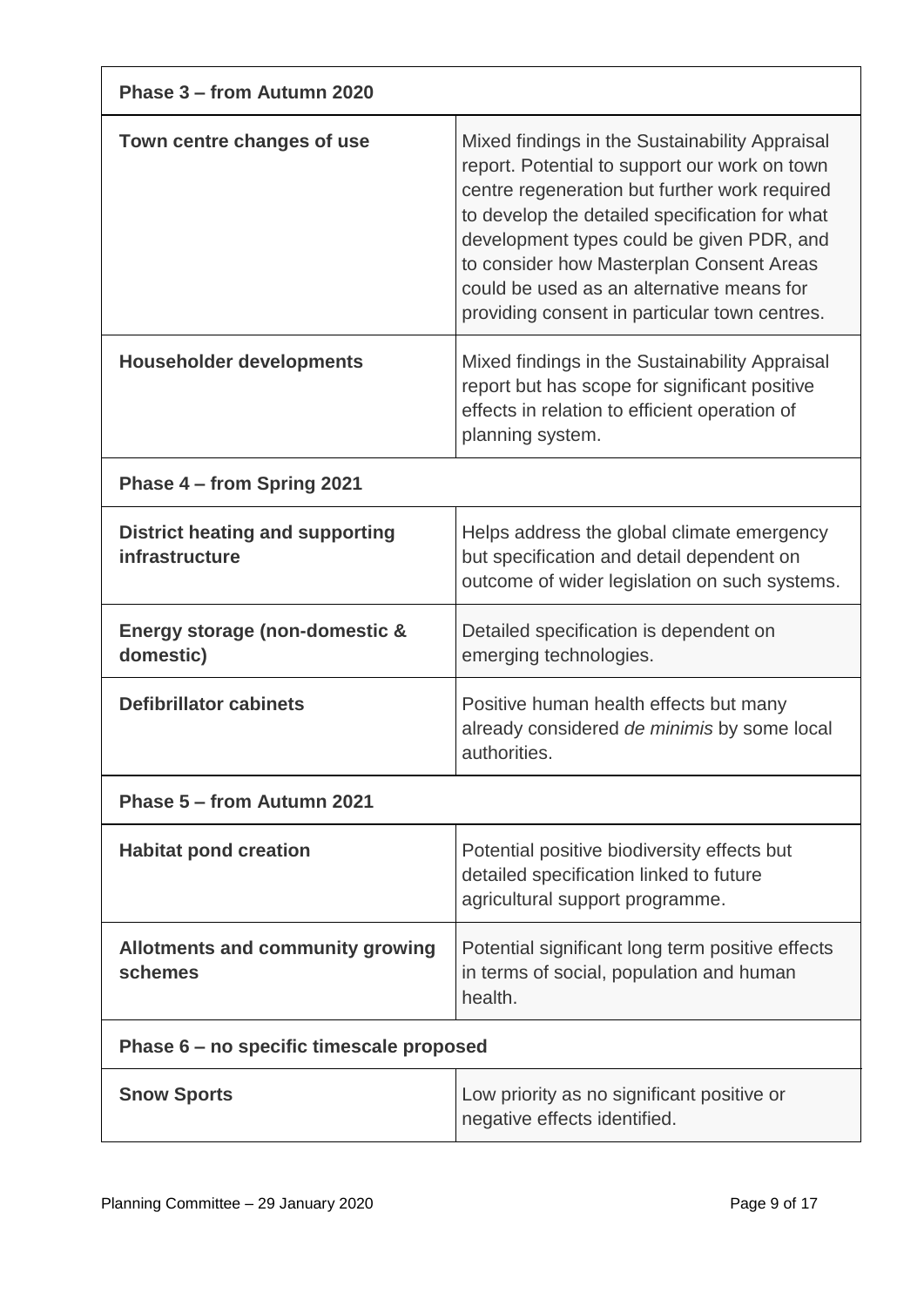#### **APPENDIX 2**

#### **Scottish Government Appeal Decisions (1 July 2019 – 30 September 2019)**

In Quarter 2, there were 30 appeal decisions issued by the DPEA on applications refused by the City of Council. Of these 21 were dismissed and 9 were allowed. There was one application which Committee refused contrary to officer recommendation. This appeal was allowed.

| Case<br>Reference | <b>Case Type</b>                  | <b>Site Address</b>                    | <b>Decision</b><br>Type    | Date<br><b>Decision</b><br>Issued | <b>Committee or Delegated</b><br>decision?<br>Contrary to officer<br><b>recommendation</b><br>(Yes/No/Not applicable) | Costs sought by<br>appellant?<br><b>Costs awarded?</b> |
|-------------------|-----------------------------------|----------------------------------------|----------------------------|-----------------------------------|-----------------------------------------------------------------------------------------------------------------------|--------------------------------------------------------|
| PPA-230-2253      | Planning<br>Permission<br>Appeal  | Granton Harbour,<br>West Harbour       | Appeal<br>Dismissed        | 31/07/19                          | Delegated<br>N/A                                                                                                      | N/A                                                    |
| PPA-230-2207      | Planning<br>Permission<br>Appeal  | 19 Turnhouse Road<br>[site 100m NE of] | Appeal<br>Allowed          | 11/07/19                          | Committee<br>No                                                                                                       | <b>Yes</b><br>Partial award                            |
| LBA-230-2170      | Listed Building<br>Consent Appeal | 30 Danube Street                       | Appeal<br><b>Dismissed</b> | 11/07/19                          | Delegated<br>N/A                                                                                                      | N/A                                                    |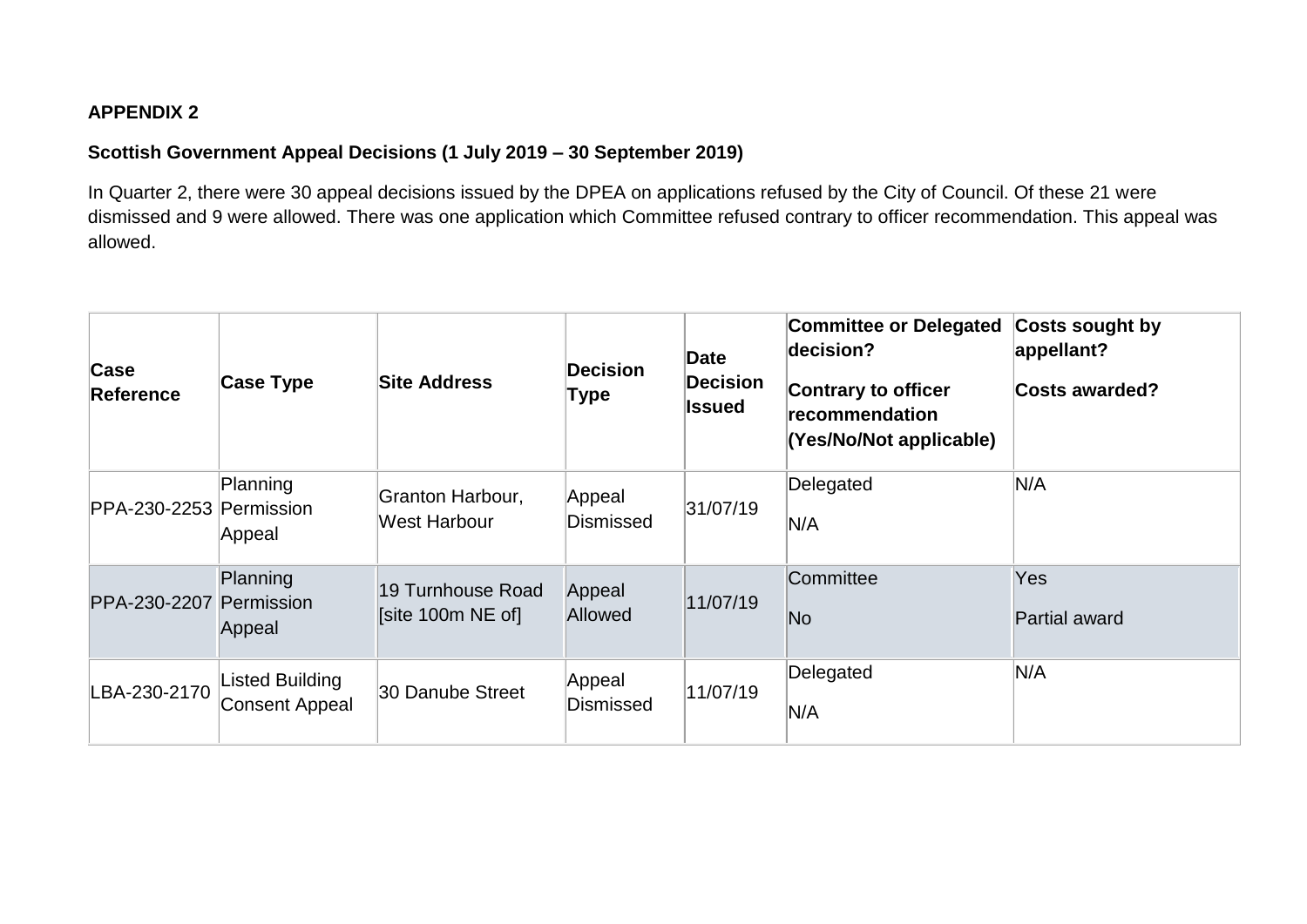| Case<br><b>Reference</b> | Case Type                               | <b>Site Address</b>                       | <b>Decision</b><br>Type    | Date<br><b>Decision</b><br><b>Issued</b> | <b>Committee or Delegated</b><br>decision?<br><b>Contrary to officer</b><br>recommendation<br>(Yes/No/Not applicable) | Costs sought by<br>appellant?<br><b>Costs awarded?</b> |
|--------------------------|-----------------------------------------|-------------------------------------------|----------------------------|------------------------------------------|-----------------------------------------------------------------------------------------------------------------------|--------------------------------------------------------|
| PPA-230-2264 Permission  | Planning<br>Appeal                      | 7 Broughton Road                          | Appeal<br><b>Dismissed</b> | 05/08/19                                 | Committee<br>No                                                                                                       | N/A                                                    |
| PPA-230-2265 Permission  | Planning<br>Appeal                      | <b>Granton Harbour</b><br>(Plots 7B & 7C) | Appeal<br>Allowed          | 24/09/19                                 | Committee<br>Yes                                                                                                      | <b>No</b><br>N/A                                       |
| PPA-230-2267             | Planning<br>Permission<br>Appeal        | 18-20 King's Stables<br>Road              | Appeal<br>Allowed          | 18/09/19                                 | Delegated<br>N/A                                                                                                      | N <sub>o</sub><br>N/A                                  |
| ENA-230-2152             | Enforcement<br>Notice Appeal            | 5/6 Castle Wynd<br>South                  | Appeal<br><b>Dismissed</b> | 30/08/19                                 | Delegated<br>N/A                                                                                                      | N/A                                                    |
| LBE-230-2044 Enforcement | <b>Listed Building</b><br>Notice Appeal | 40-42 George Street                       | Appeal<br>Allowed          | 04/09/19                                 | Delegated<br>N/A                                                                                                      | <b>No</b><br>N/A                                       |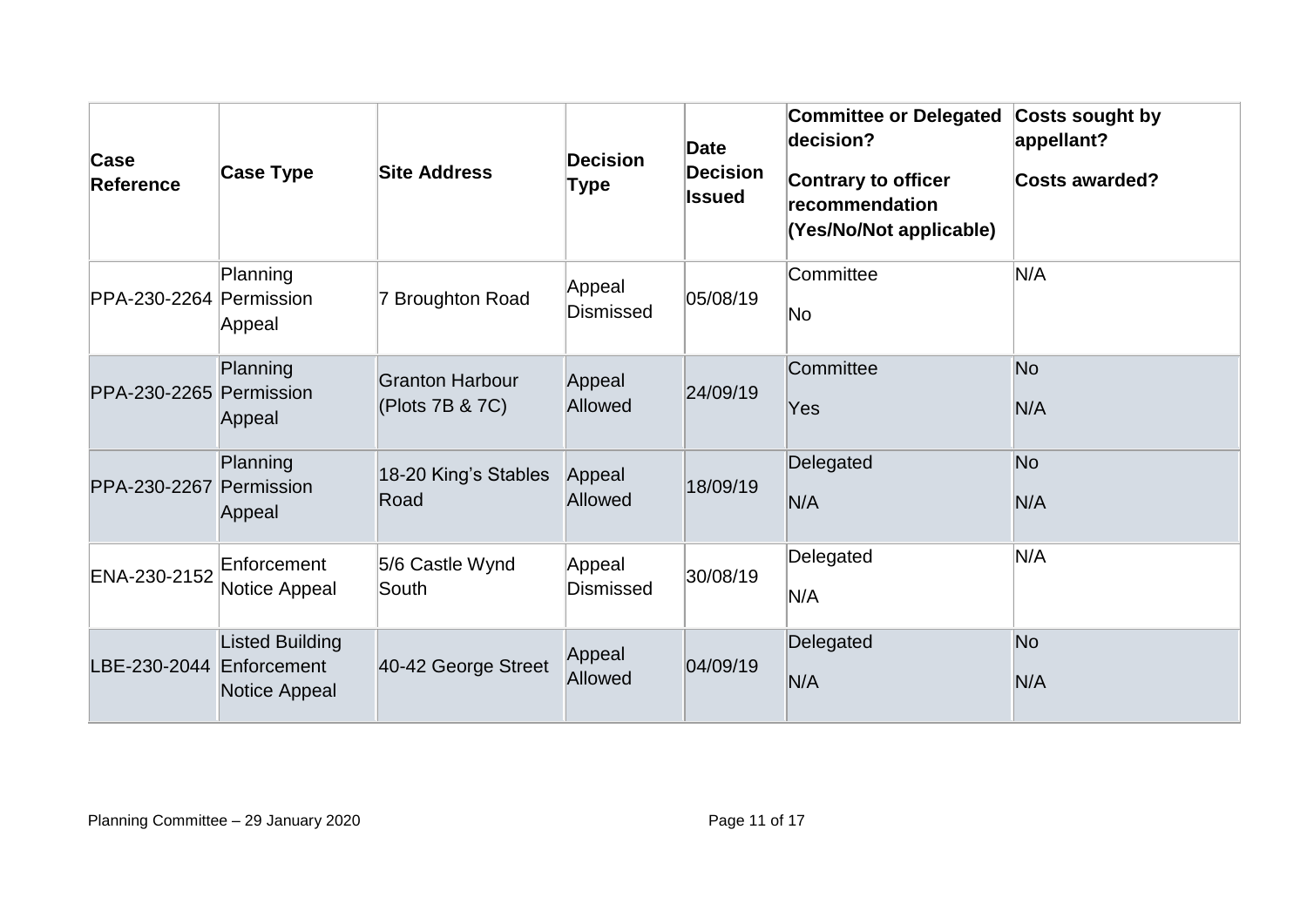| Case<br><b>Reference</b>  | <b>Case Type</b>                                | <b>Site Address</b>         | <b>Decision</b><br>Type    | Date<br><b>Decision</b><br><b>Issued</b> | <b>Committee or Delegated</b><br>decision?<br><b>Contrary to officer</b><br>recommendation<br>(Yes/No/Not applicable) | <b>Costs sought by</b><br>appellant?<br><b>Costs awarded?</b> |
|---------------------------|-------------------------------------------------|-----------------------------|----------------------------|------------------------------------------|-----------------------------------------------------------------------------------------------------------------------|---------------------------------------------------------------|
| PPA-230-2270 Permission   | Planning<br>Appeal                              | 11 Learmonth<br>Terrace     | Appeal<br><b>Dismissed</b> | 10/07/19                                 | Committee<br>No                                                                                                       | N/A                                                           |
| LBA-230-2175              | <b>Listed Building</b><br>Consent Appeal        | 11 Learmonth<br>Terrace     | Appeal<br><b>Dismissed</b> | 10/07/19                                 | Committee<br>No                                                                                                       | N/A                                                           |
| PPA-230-2273 Permission   | Planning<br>Appeal                              | 24-26 Calton Road           | Appeal<br><b>Dismissed</b> | 05/09/19                                 | Committee<br>No                                                                                                       | N/A                                                           |
| CAC-230-2003 Area Consent | Conservation<br>Appeal                          | 24-26 Calton Road           | Appeal<br><b>Dismissed</b> | 05/09/19                                 | Committee<br>No                                                                                                       | N/A                                                           |
| LBA-230-2176              | <b>Listed Building</b><br><b>Consent Appeal</b> | GF 13 Clarendon<br>Crescent | Appeal<br>Allowed          | 06/08/19                                 | Delegated<br>N/A                                                                                                      | N <sub>o</sub><br>N/A                                         |
| <b>TWCA-230-</b><br>2029  | <b>Tree Works</b><br><b>Consent Appeal</b>      | 7 Carnbee End               | Appeal<br><b>Dismissed</b> | 19/07/19                                 | Delegated<br>N/A                                                                                                      | N/A                                                           |

Planning Committee – 29 January 2020 **Planning Committee – 29 January 2020** Page 12 of 17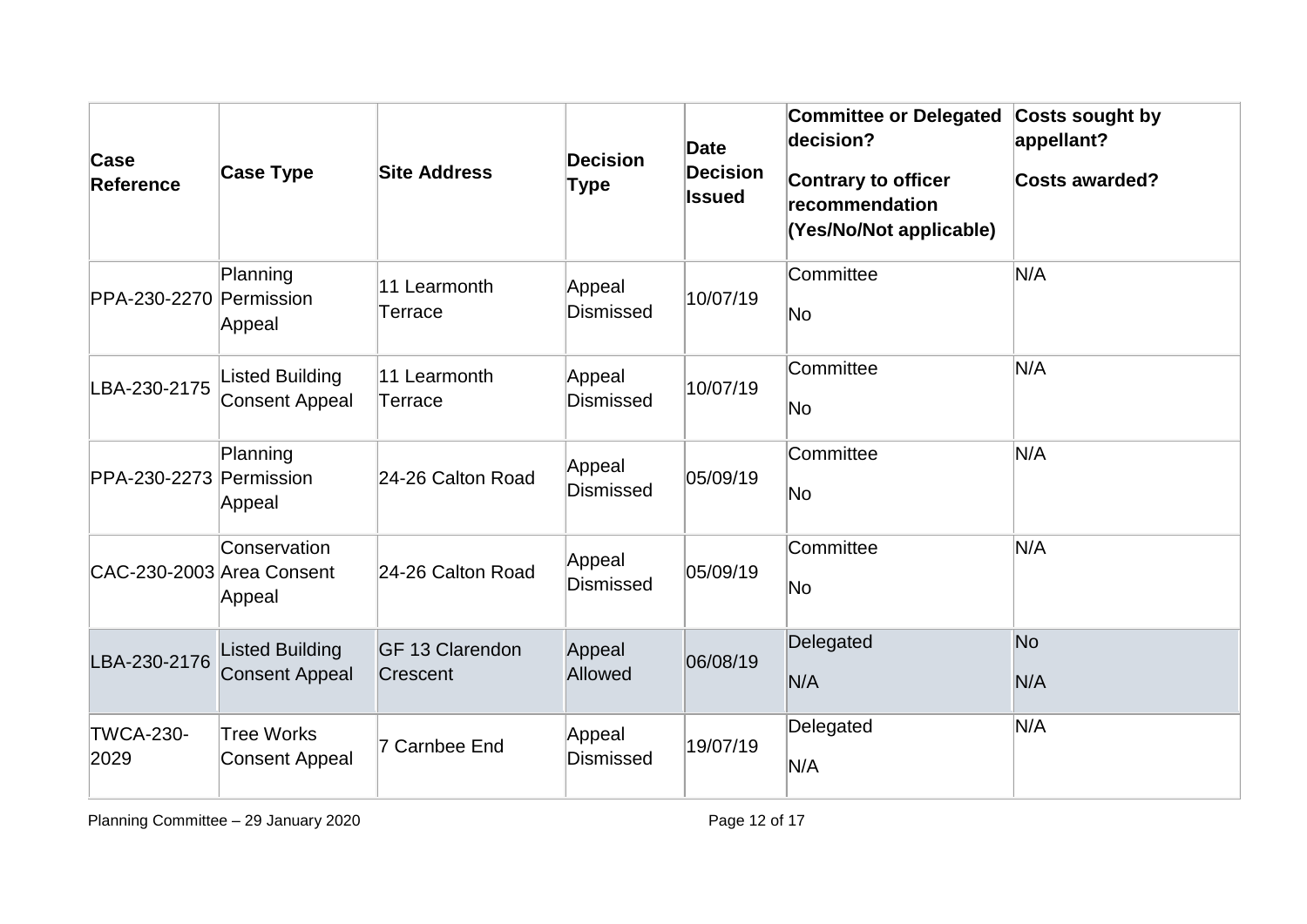| Case<br><b>Reference</b> | <b>Case Type</b>                                | <b>Site Address</b>            | <b>Decision</b><br>Type    | Date<br><b>Decision</b><br>Issued | <b>Committee or Delegated</b><br>decision?<br><b>Contrary to officer</b><br>recommendation<br>(Yes/No/Not applicable) | Costs sought by<br>appellant?<br><b>Costs awarded?</b> |
|--------------------------|-------------------------------------------------|--------------------------------|----------------------------|-----------------------------------|-----------------------------------------------------------------------------------------------------------------------|--------------------------------------------------------|
| ENA-230-2155             | Enforcement<br>Notice Appeal                    | 30 Corbiehill Place            | Appeal<br>Allowed          | 25/07/19                          | Delegated<br>N/A                                                                                                      | No<br>N/A                                              |
| ENA-230-2157             | Enforcement<br>Notice Appeal                    | 3F2 22 Haymarket<br>Terrace    | Appeal<br><b>Dismissed</b> | 13/08/19                          | Delegated<br>N/A                                                                                                      | N/A                                                    |
| ENA-230-2156             | Enforcement<br>Notice Appeal                    | 3F2 22 Haymarket<br>Terrace    | Appeal<br><b>Dismissed</b> | 13/08/19                          | Delegated<br>N/A                                                                                                      | N/A                                                    |
| LBA-230-2177             | <b>Listed Building</b><br><b>Consent Appeal</b> | 8 Whitehill Street             | Appeal<br><b>Dismissed</b> | 16/07/19                          | Delegated<br>N/A                                                                                                      | N/A                                                    |
| LBA-230-2178             | <b>Listed Building</b><br><b>Consent Appeal</b> | 76 Clermiston Road             | Appeal<br>Allowed          | 08/08/19                          | Delegated<br>N/A                                                                                                      | N <sub>o</sub><br>N/A                                  |
| PPA-230-2275 Permission  | Planning<br>Appeal                              | <b>Granton Harbour</b><br>West | Appeal<br>Allowed          | 24/09/19                          | Committee<br>No                                                                                                       | N <sub>o</sub><br>N/A                                  |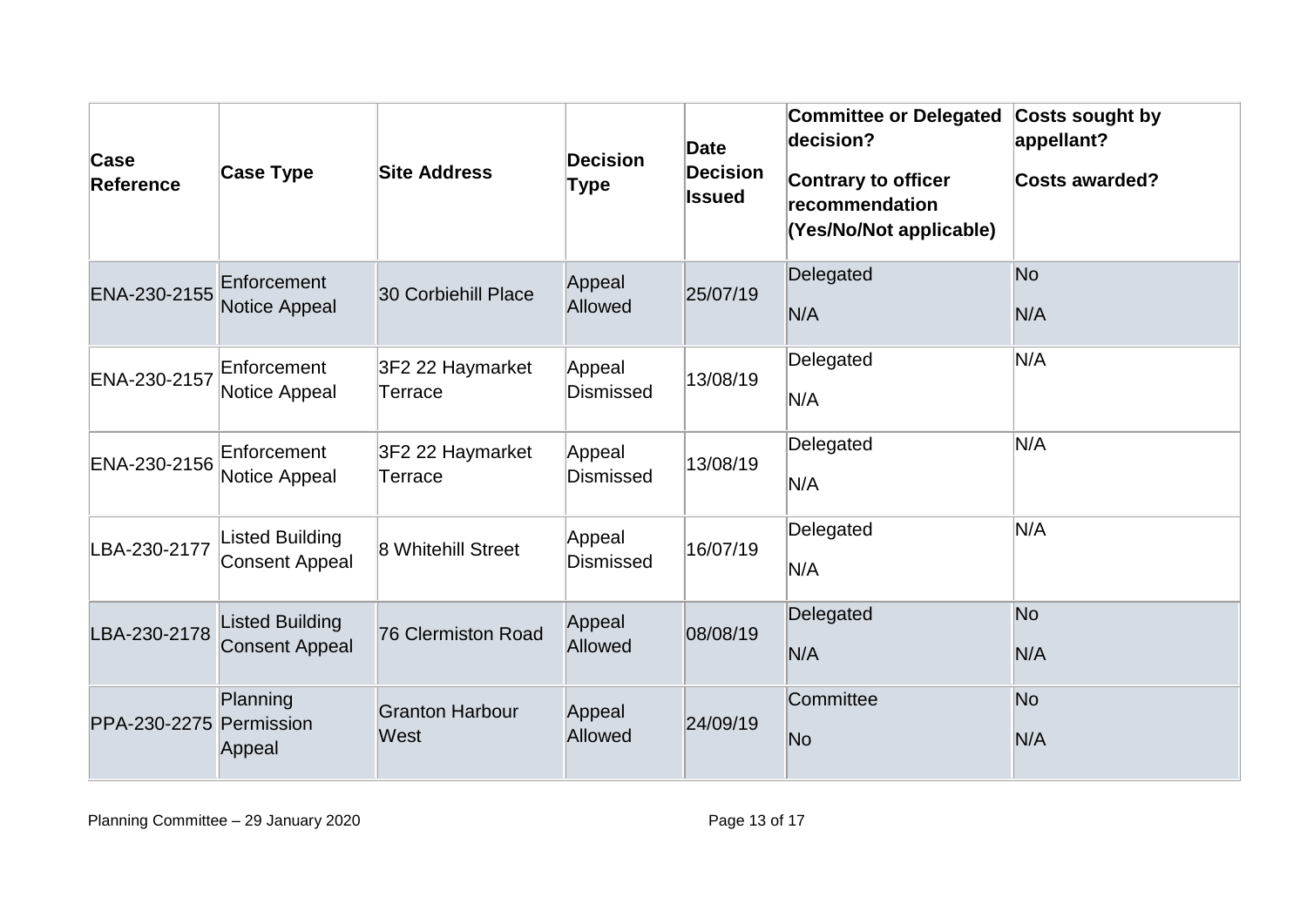| Case<br><b>Reference</b> | <b>Case Type</b>                                        | <b>Site Address</b>                                                                                     | <b>Decision</b><br>Type      | <b>Date</b><br><b>Decision</b><br><b>Issued</b> | <b>Committee or Delegated</b><br>decision?<br><b>Contrary to officer</b><br>recommendation<br>(Yes/No/Not applicable) | Costs sought by<br>appellant?<br><b>Costs awarded?</b> |
|--------------------------|---------------------------------------------------------|---------------------------------------------------------------------------------------------------------|------------------------------|-------------------------------------------------|-----------------------------------------------------------------------------------------------------------------------|--------------------------------------------------------|
| ADE-230-2016 Enforcement | Advertisement<br>Notice Appeal                          | 1 Manor Place                                                                                           | Appeal<br><b>Dismissed</b>   | 19/07/19                                        | Delegated<br>N/A                                                                                                      | N/A                                                    |
| <b>CLUD-230-</b><br>2009 | Certificate of<br>Lawful Use &<br>Development<br>Appeal | 8 Baxter's Place                                                                                        | Appeal<br><b>Dismissed</b>   | 06/08/19                                        | Delegated<br>N/A                                                                                                      | N/A                                                    |
| ENA-230-2158             | Enforcement<br>Notice Appeal                            | Student residence at<br>Fountainbridge,<br>between Tollcross<br>Primary School and<br>former Bingo Hall | Appeal<br><b>Dismissed</b>   | 10/09/19                                        | Delegated<br>N/A                                                                                                      | N/A                                                    |
| LBA-230-2180             | <b>Listed Building</b><br><b>Consent Appeal</b>         | 3F3 52 Broughton<br><b>Street</b>                                                                       | Appeal<br>Allowed in<br>Part | 02/09/19                                        | Delegated<br>N/A                                                                                                      | No<br>N/A                                              |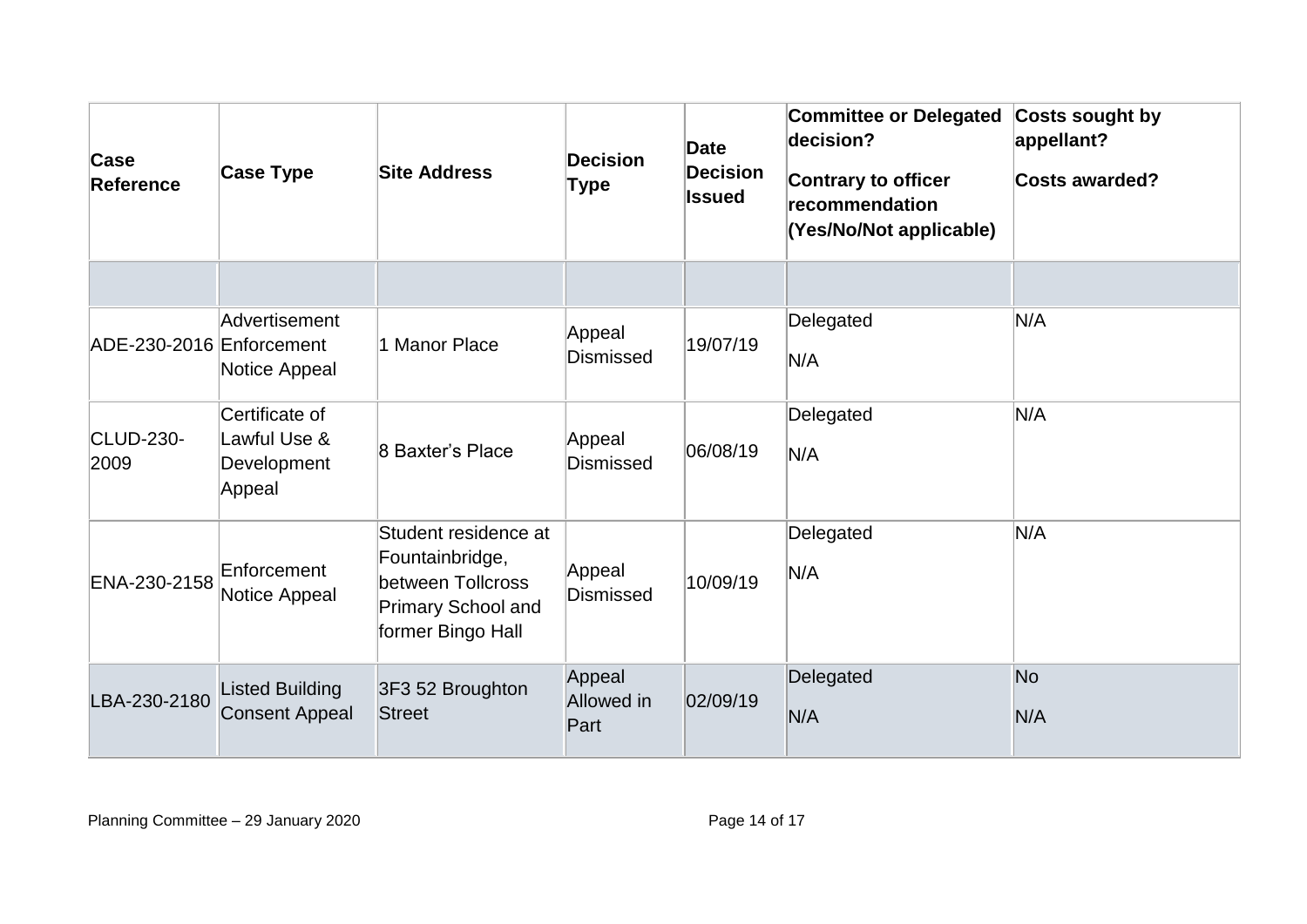| Case<br><b>Reference</b> | <b>Case Type</b>                                        | <b>Site Address</b>                     | <b>Decision</b><br><b>Type</b> | <b>Date</b><br><b>Decision</b><br><b>Issued</b> | <b>Committee or Delegated</b><br>decision?<br>Contrary to officer<br>recommendation<br>(Yes/No/Not applicable) | Costs sought by<br>appellant?<br><b>Costs awarded?</b> |
|--------------------------|---------------------------------------------------------|-----------------------------------------|--------------------------------|-------------------------------------------------|----------------------------------------------------------------------------------------------------------------|--------------------------------------------------------|
| LBA-230-2181             | <b>Listed Building</b><br>Consent Appeal                | 45 Portland Street                      | Appeal<br><b>Dismissed</b>     | 26/08/19                                        | Delegated<br>N/A                                                                                               | N/A                                                    |
| PPA-230-2276 Permission  | Planning<br>Appeal                                      | 9-11 Corstorphine<br>Road               | Appeal<br><b>Dismissed</b>     | 10/09/19                                        | Committee<br>$\overline{\mathsf{No}}$                                                                          | N/A                                                    |
| ENA-230-2159             | Enforcement<br>Notice Appeal                            | 30 Grange Terrace                       | Appeal<br><b>Dismissed</b>     | 09/09/19                                        | Delegated<br>N/A                                                                                               | N/A                                                    |
| LBE-230-2045             | <b>Listed Building</b><br>Enforcement<br>Notice Appeal  | 1a Randolph Cliff                       | Appeal<br><b>Dismissed</b>     | 04/09/19                                        | Delegated<br>N/A                                                                                               | N/A                                                    |
| <b>CLUD-230-</b><br>2010 | Certificate of<br>Lawful Use &<br>Development<br>Appeal | GF 33<br>Nothumberland Street Dismissed | Appeal                         | 26/09/19                                        | Delegated<br>N/A                                                                                               | N/A                                                    |
| LBA-230-2183             | <b>Listed Building</b><br><b>Consent Appeal</b>         | 97-98 Princes Street                    | Appeal<br><b>Dismissed</b>     | 25/09/19                                        | Delegated                                                                                                      | N/A                                                    |

Planning Committee – 29 January 2020 Planning Committee – 29 January 2020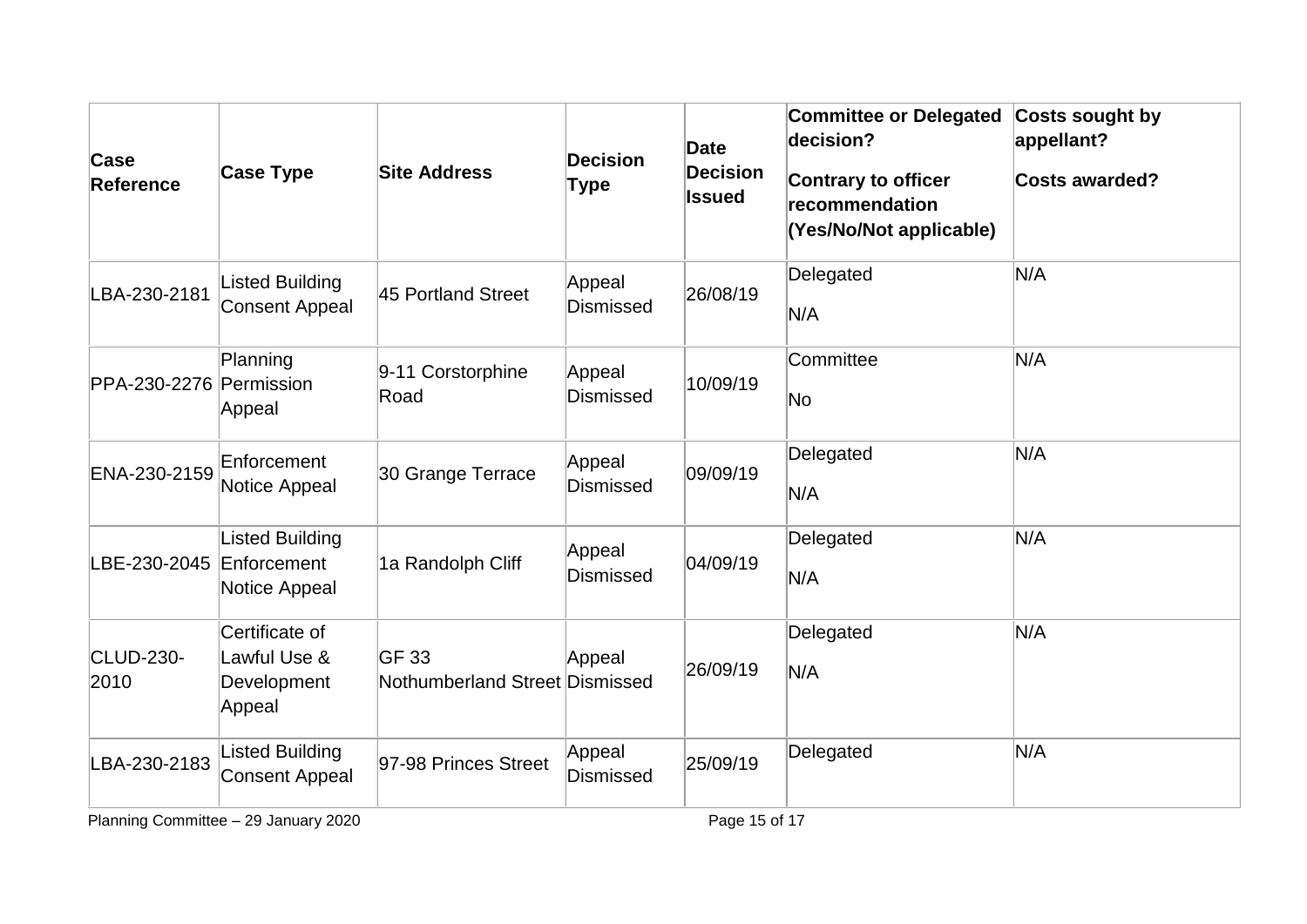| Case<br>Reference | Case Type | <b>Site Address</b> | <b>Decision</b><br>Type | Date<br><b>Decision</b><br><b>Issued</b> | Committee or Delegated Costs sought by<br>decision?<br>Contrary to officer<br>recommendation<br>(Yes/No/Not applicable) | appellant?<br><b>Costs awarded?</b> |
|-------------------|-----------|---------------------|-------------------------|------------------------------------------|-------------------------------------------------------------------------------------------------------------------------|-------------------------------------|
|                   |           |                     |                         |                                          | N/A                                                                                                                     |                                     |

Further information on the nine appeals that were allowed is set out below.

| Case                                                                   | <b>Proposal</b>                                    | <b>Key Points from Reporters' Decision Notice</b>                                                                                                                                                                                    |
|------------------------------------------------------------------------|----------------------------------------------------|--------------------------------------------------------------------------------------------------------------------------------------------------------------------------------------------------------------------------------------|
| <b>Listed Building Consent</b><br>Appeal at Broughton<br><b>Street</b> | Internal alterations<br>and double glazing         | Considered many examples of the formation of doorways and arched<br>between front and rear rooms in the New Town. New windows and shutters<br>can be granted subject to conditions of details being submitted.                       |
| <b>Listed Building Consent</b><br>Appeal at Clermiston<br>Road         | Garage and<br>swimming pool<br>extensions.         | Proposed building would be subservient. Existing extension in pastiche<br>style.                                                                                                                                                     |
| <b>Enforcement Notice</b><br><b>Appeal at Corbiehill Place</b>         | Erection of timber<br>fencing.                     | Extend period for compliance to allow screening hedge to grow.                                                                                                                                                                       |
| <b>Listed Building Consent</b><br>Appeal at Clarendon<br>Crescent      | Internal alterations<br>and external<br>extension. | Prime statutory requirement is for the preservation of significant features of<br>architectural or historic interest considered these unaffected proposal.<br>Extension minor in scale and materials appropriate to listed building. |

Planning Committee – 29 January 2020 Planning Committee – 29 January 2020